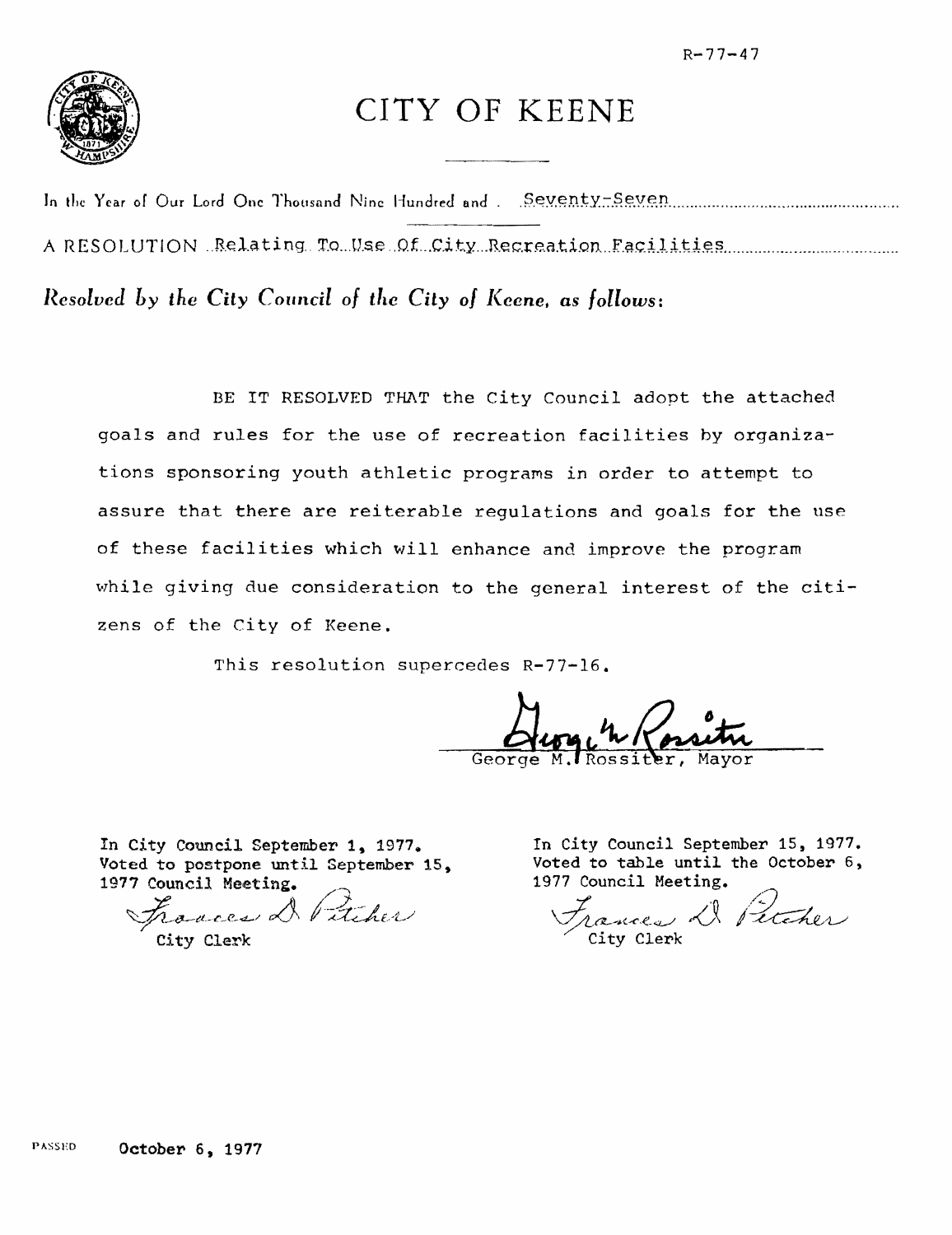GOALS AND RULES FOR THE USE OF CITY FACILITIES AND CITY FUNDS BY

## YOUTH ORIENTED PROGRAMS INVOLVING CHILDREN BELOW AGE 14

The City of Keene, through the City Manager and the Director of Parks and Recreation, will continue to give permission to use City recreational facilities to any organizations sponsoring youth athletic programs provided that the programs meet the following goals.

- 1. That the organizations sponsoring an athletic program provide an opportunity for youths in the Community to learn basic fundamentals of the athletic activity and to enjoy participation and competition in such activities so that they can appreciate the activity, learn the fundamentals of the activity, participate in the activity, improve physical development from the activity and thus become a happy and better person.
- 2. That the athletic programs also include as objectives the development of positive social values and character traits, good citizenship, physical and mental health and a sound knowledge and appreciation of the activity.
- 3. That the sponsoring organization will keep the welfare of the youth participants at its prime goal and keep the participants free from all adult ambition and glory.
- 4. That the organization not unduly emphasize the concept of all star or exhibition teams.

The City of Keene, through the City Manager and the Department of Parks and Recreation, will continue to give permission to use City recreational facilities to any organizations sponsoring such activity programs with the understanding that compliance with the following rules is a prerequisite to the programs.

- 1. That all youths in the Community who are interested in participating in the athletic programs be placed on a team according to their age group with the intent of creating balanced teams, except those found physically or emotionally unqualified by the Medical Advisory Board.
- 2. That all youths be given an opportunity to participate in every game except those found physically or emotionally unqualified by the Medical Advisory Eoard.
- 3. That the minimum and maximum length and number of innings, quarters or periods that the youths play will be approved by the Director of Parks and Recreation. The Director in concert with the Medical Advisory Board and the sponsoring organizations will determine the minimum and maximum playing times for each activity.
- 4. That no youth who makes a conscientious attempt to attend practices and meetings will be penalized for his inability to participate in practices and games due to religious holidays or observances or because of important family occasions.